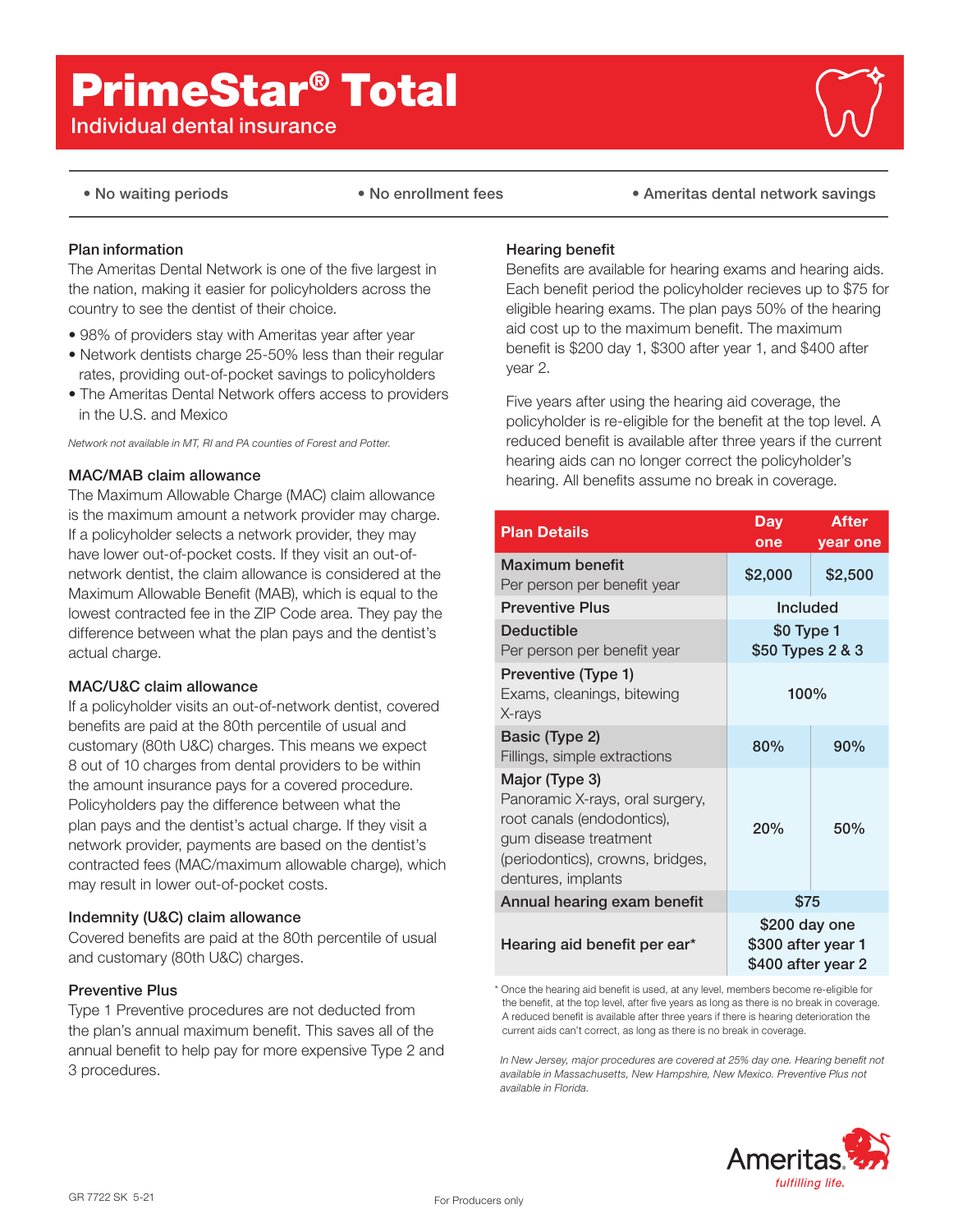Use the following to find dental rates by area. Visit myplan.ameritas.com to receive a final quote. Find your area by locating the first 3 digits of your ZIP Code.

| <b>State</b>  | <b>ZIP Code</b>                  | <b>Area</b>    | <b>State</b>   | <b>ZIP Code</b>             | <b>Area</b>    |
|---------------|----------------------------------|----------------|----------------|-----------------------------|----------------|
| Alabama       | All                              | $\mathbf{1}$   |                | 590-591, 598                | 4              |
| Alaska        | All                              | 6              | Montana        | All Others                  | $\mathsf 3$    |
|               | 851, 855-856, 859, 865           | $\overline{c}$ |                | 680-681, 685                | $\overline{c}$ |
| Arizona       | All Others                       | 3              | Nebraska       | 687                         | 3              |
| Arkansas      | All                              | 1              |                | All Others                  | $\mathbf{1}$   |
|               | 922-925, 936-937, 952-953        | $\overline{4}$ | Nevada         | All                         | 3              |
|               | 932-933, 959-961                 | 5              |                | 030-031,038                 | 6              |
| California    | 920, 934, 938-939,               | $6\,$          | New Hampshire  | All Others                  | 5              |
|               | 942-947, 954-955                 |                | New Jersey     | All                         | 1              |
|               | All Others                       | $\overline{7}$ | New Mexico     | All                         | $\overline{2}$ |
| Colorado      | 800-806, 808-809                 | $\overline{4}$ |                | 275-277, 280-282            | 4              |
|               | All Others                       | 3              | North Carolina | 283-289                     | $\mathbf{2}$   |
| D.C.          | All                              | 6              |                | All Others                  | 3              |
| Delaware      | 199                              | 3              |                | 580-581, 585                | 3              |
|               | All Others                       | 5              | North Dakota   | All Others                  | $\overline{2}$ |
|               | 330-334                          | 5              |                | 730-731                     | 3              |
| Florida       | 341-342                          | $\overline{4}$ | Oklahoma       | 740-741                     | $\overline{c}$ |
|               | All Others                       | 3              |                | All Others                  | 1              |
| Georgia       | 300-303, 308-309                 | 3              | Oregon         | All                         | 5              |
|               | All Others                       | $\overline{c}$ |                | 150-154, 156, 160, 170-171, |                |
| Hawaii        | All                              | $\overline{5}$ |                | 175-176, 180-181            | $\overline{c}$ |
| Idaho         | 832-834                          | $\overline{c}$ | Pennsylvania   | 183, 189-194                | 4              |
|               | All Others                       | 3              |                | All Others                  | 1              |
| Indiana       | All                              | $\overline{c}$ | Rhode Island   | All                         | $\overline{4}$ |
|               | 500-503, 511, 515, 520, 522-524, | 3              | South Carolina | All                         | $\overline{c}$ |
| lowa          | 527-528                          |                | South Dakota   | All                         | $\overline{c}$ |
|               | All Others                       | $\overline{c}$ |                | 370-372                     | 3              |
| Kansas        | 660-662, 666, 670-672            | $\overline{c}$ | Tennessee      | 373-374, 377-381            | $\overline{2}$ |
|               | All Others                       | $\mathbf{1}$   |                | All Others                  | $\mathbf{1}$   |
| Kentucky      | All                              | $\mathbf{1}$   |                | 750-754, 762, 770, 773-775, | 3              |
| Louisiana     | 700-701, 704                     | $\overline{c}$ | Texas          | 786-787                     |                |
|               | All Others                       | $\mathbf{1}$   |                | All Others                  | $\overline{2}$ |
|               | 039-041                          | $\overline{5}$ | Utah           | All                         | $\mathbf{2}$   |
| Maine         | 042                              | $\overline{4}$ | Vermont        | All                         | 4              |
|               | All Others                       | 3              |                | 201, 220-225                | 5              |
| Massachusetts | $\mathsf{All}$                   | $6\,$          | Virginia       | 226, 228-229, 240-241       | 3              |
| Michigan      | 480-483                          | $\overline{4}$ |                | 230-238                     | 4              |
|               | All Others                       | 3              |                | All Others                  | 2              |
| Minnesota     | 553-554                          | $\overline{5}$ | West Virginia  | 254, 267                    | 3              |
|               | All Others                       | $\overline{4}$ |                | All Others                  | $\mathbf{1}$   |
| Mississippi   | All                              | 1              | Wisconsin      | All                         | 4              |
|               | 630-633, 640-641                 | 3              | Wyoming        | $\mathsf{All}$              | $\overline{2}$ |
| Missouri      | 650-652, 656-658                 | $\overline{c}$ |                |                             |                |
|               | All Others                       | $\mathbf{1}$   |                |                             |                |

| Montana         | 590-591, 598                                    | 4              |
|-----------------|-------------------------------------------------|----------------|
|                 | All Others                                      | 3              |
|                 | 680-681, 685                                    | 2              |
| Nebraska        | 687                                             | 3              |
|                 | All Others                                      | 1              |
| Nevada          | All                                             | 3              |
|                 | 030-031,038                                     | 6              |
| New Hampshire   | All Others                                      | 5              |
| New Jersey      | All                                             | 1              |
| New Mexico      | All                                             | 2              |
|                 | 275-277, 280-282                                | 4              |
| North Carolina  | 283-289                                         | 2              |
|                 | All Others                                      | 3              |
| North Dakota    | 580-581, 585                                    | 3              |
|                 | All Others                                      | 2              |
|                 | 730-731                                         | 3              |
| <b>Oklahoma</b> | 740-741                                         | 2              |
|                 | All Others                                      | 1              |
| Oregon          | All                                             | 5              |
|                 | 150-154, 156, 160, 170-171,<br>175-176, 180-181 | $\overline{2}$ |
| Pennsylvania    | 183, 189-194                                    | 4              |
|                 | All Others                                      | 1              |
| Rhode Island    | All                                             | 4              |
| South Carolina  | All                                             | 2              |
| South Dakota    | All                                             | 2              |
|                 | 370-372                                         | 3              |
| Tennessee       | 373-374, 377-381                                | 2              |
|                 | All Others                                      | 1              |
| Texas           | 750-754, 762, 770, 773-775,<br>786-787          | 3              |
|                 | All Others                                      | $\overline{c}$ |
| Utah            | All                                             | 2              |
| Vermont         | All                                             | $\overline{4}$ |
|                 | 201, 220-225                                    | 5              |
| Virginia        | 226, 228-229, 240-241                           | 3              |
|                 | 230-238                                         | 4              |
|                 | All Others                                      | 2              |
| West Virginia   | 254, 267                                        | 3              |
|                 | All Others                                      | $\mathbf{1}$   |
| Wisconsin       | All                                             | 4              |
| Wyoming         | $\mathsf{All}$                                  | $\overline{2}$ |
|                 |                                                 |                |

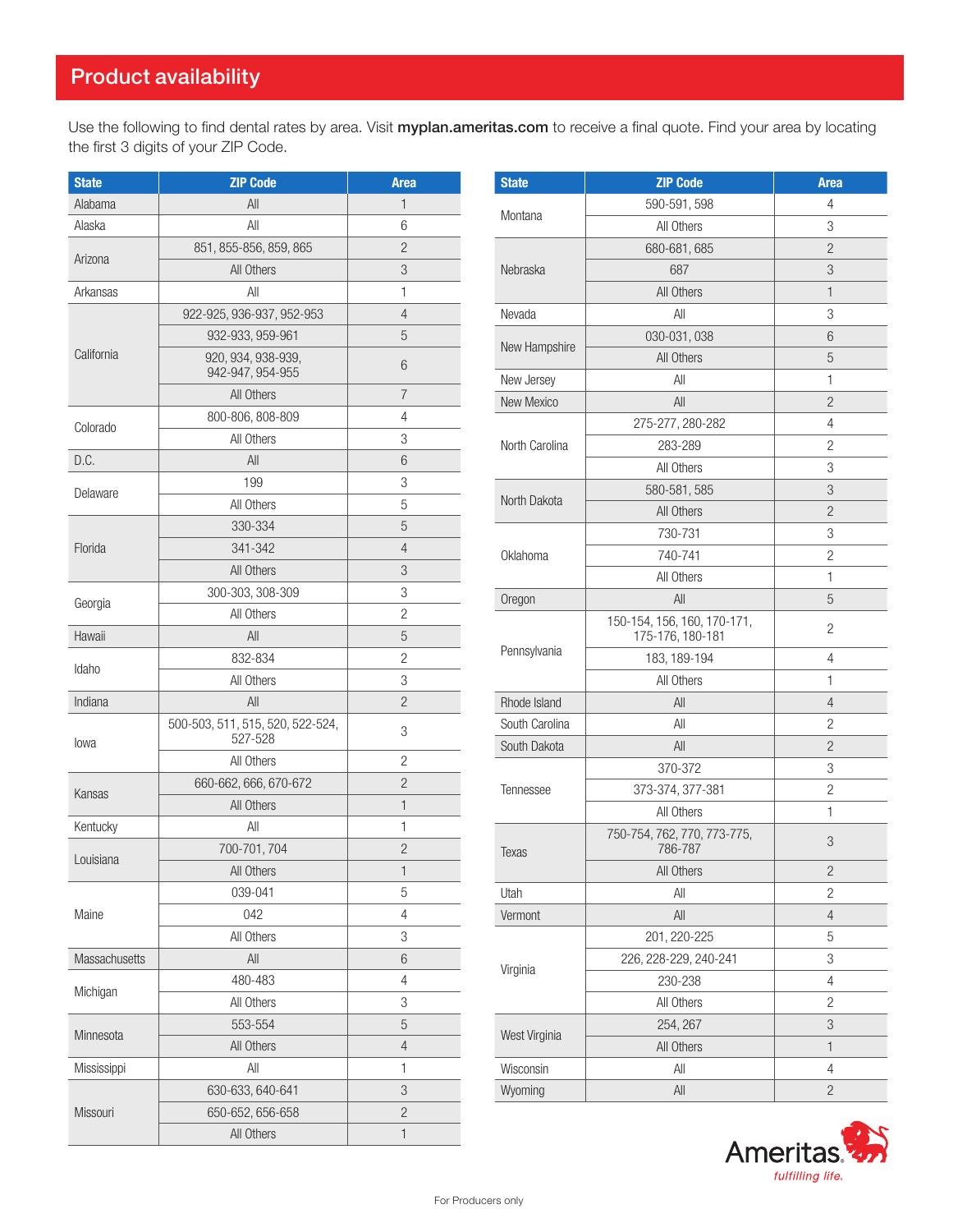# Product rates

# Find the dental rate using your state, area, plan type & coverage:

|                      | Area:                                    |          | $\mathbf{2}^{\prime}$ | 3        | 4        | 5        | $6\phantom{1}6$ | 7        |
|----------------------|------------------------------------------|----------|-----------------------|----------|----------|----------|-----------------|----------|
|                      | Policyholder                             | \$39.34  | \$43.37               | \$47.41  | \$51.95  | \$57.00  | \$62.54         | \$68.60  |
| <b>MAC</b>           | Policyholder plus one dependent          | \$78.37  | \$86.44               | \$94.51  | \$103.59 | \$113.68 | \$124.78        | \$136.89 |
|                      | Policyholder plus two or more dependents | \$124.52 | \$137.44              | \$150.35 | \$164.88 | \$181.02 | \$198.78        | \$218.16 |
|                      | Policyholder                             | \$57.65  | \$63.63               | \$69.62  | \$76.36  | \$83.85  | \$92.08         | \$101.06 |
| <b>PPO (U&amp;C)</b> | Policyholder plus one dependent          | \$114.98 | \$126.96              | \$138.94 | \$152.41 | \$167.38 | \$183.85        | \$201.82 |
|                      | Policyholder plus two or more dependents | \$183.10 | \$202.27              | \$221.43 | \$242.99 | \$266.95 | \$293.30        | \$322.04 |
|                      | Policyholder                             | \$60.60  | \$66.90               | \$73.21  | \$80.30  |          |                 |          |
| Indemnity            | Policyholder plus one dependent          | \$120.89 | \$133.50              | \$146.11 | \$160.29 |          |                 |          |
|                      | Policyholder plus two or more dependents | \$192.56 | \$212.73              | \$232.91 | \$255.60 |          |                 |          |

#### Kentucky

New Jersey

Florida

**MAC** 

|            | Area:                                    |          |           | Area:                                    |          |
|------------|------------------------------------------|----------|-----------|------------------------------------------|----------|
|            | Policyholder                             | \$37.45  |           | Policyholder                             | \$58.68  |
| <b>MAC</b> | Policyholder plus one dependent          | \$74.59  | PPO (U&C) | Policyholder plus one dependent          | \$117.05 |
|            | Policyholder plus two or more dependents | \$118.47 |           | Policyholder plus two or more dependents | \$186.42 |

### New Hampshire & New Mexico

|            | Area:                                       |          | 5        | 6        |
|------------|---------------------------------------------|----------|----------|----------|
|            | Policyholder                                | \$41.87  | \$55.50  | \$61.04  |
| <b>MAC</b> | Policyholder plus<br>one dependent          | \$83.75  | \$110.99 | \$122.09 |
|            | Policyholder plus<br>two or more dependents | \$134.00 | \$177.58 | \$195.34 |

| The monthly premium is quaranteed for the initial 12 months of coverage. |  |
|--------------------------------------------------------------------------|--|

Area: 3 4 5

Policyholder | \$44.18 | \$48.40 | \$53.09

griolder plus one | \$88.05 | \$96.49 | \$105.87

POIICYHOIDE PIUS<br>two or more dependents  $\begin{array}{|c|c|c|c|c|c|}\n\hline\n\text{$168.53}\n\end{array}$ 

## **Massachusetts**

|           | Area:                                    | 6        |
|-----------|------------------------------------------|----------|
|           | Policyholder                             | \$90.58  |
| PPO (U&C) | Policyholder plus one dependent          | \$181.16 |
|           | Policyholder plus two or more dependents | \$289.86 |

*The monthly premium is guaranteed for the initial 12 months of coverage. After 12 months, premiums may increase.*

Policyholder plus one

Policyholder plus





Amerita fulfilling life.